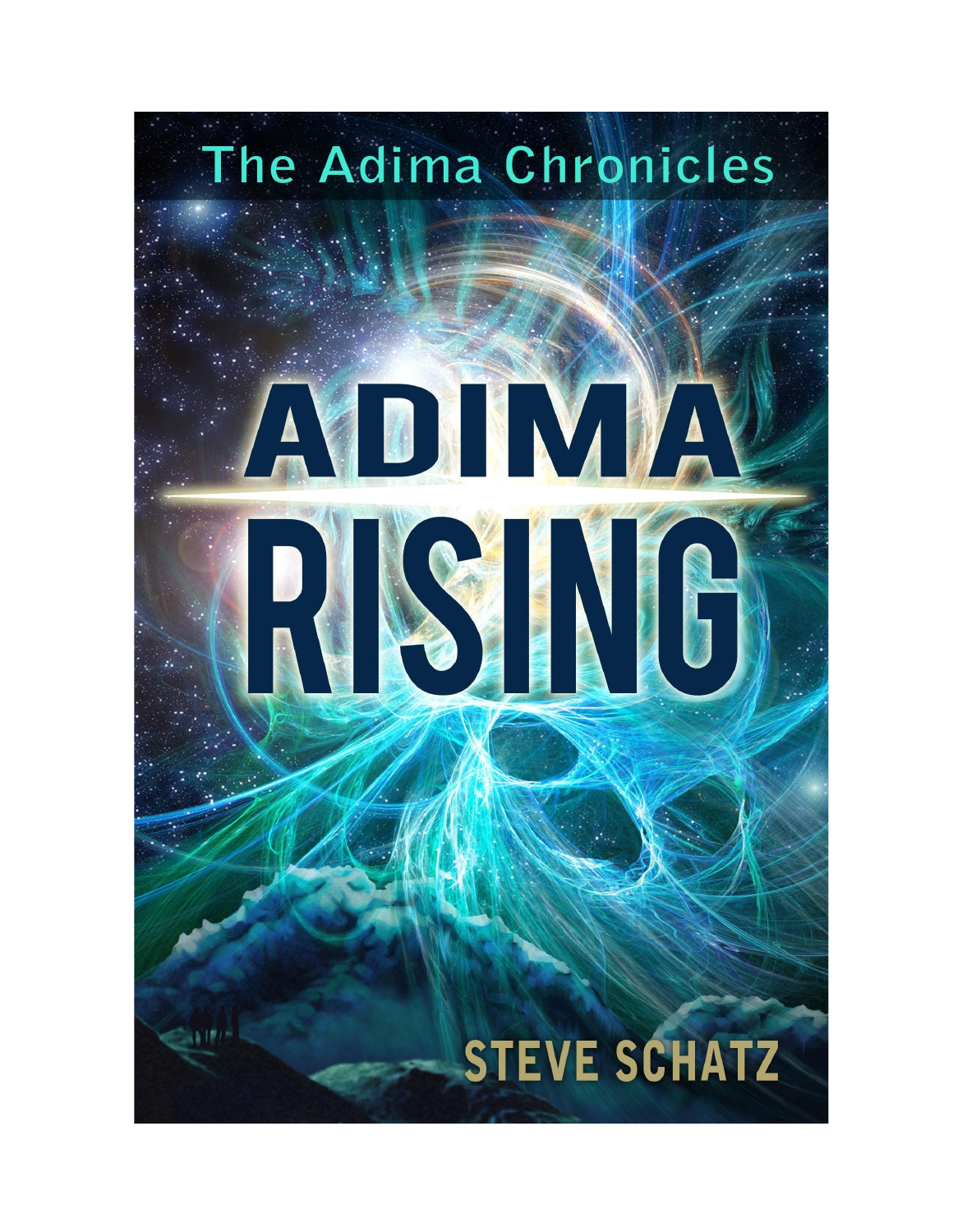# Absolute Love Publishing

#### **The Adima Chronicles: Adima Rising**

**Published** by Absolute Love

Publishing USA

All rights reserved. No part of this book may be reproduced by any mechanical, photographic, or electronic process, or in the form of a phonographic recording, nor may it be stored in a retrieval system, transmitted, or otherwise be copied for public or private use - other than specific rights afforded the reader through purchase or "fair use" as brief quotations embodied in articles and reviews - without prior written permission of the publisher.

© 2015 Steve Schatz 2ndEdition 2016

Cover design by Brandi Lyons

United States of America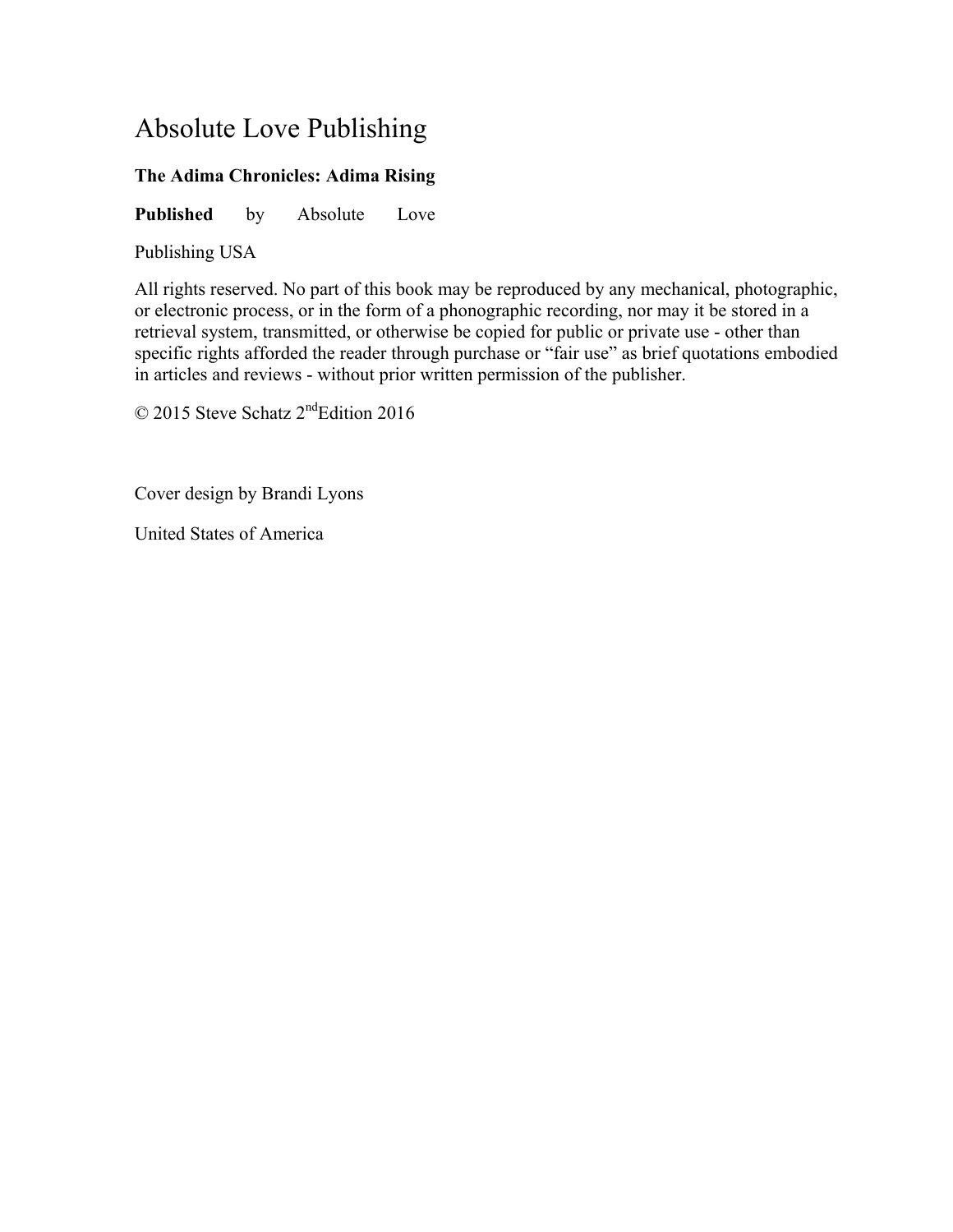#### **Dedication**

To my heart I hold dear… Becky, who loved the story from early on and encouraged me to continue.

And to my beloved…always to my beloved.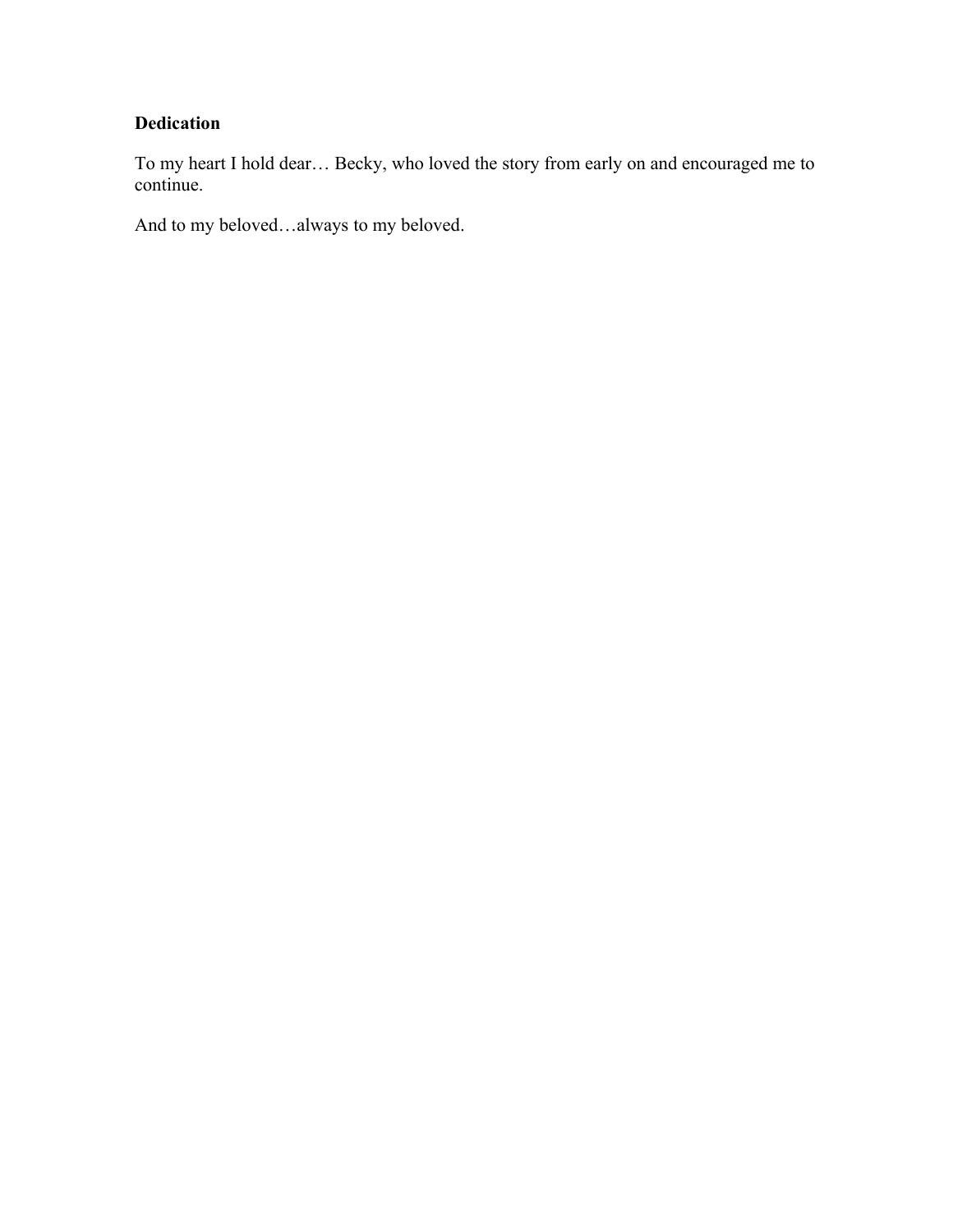#### **Acknowledgments**

This has been a long process since nature first whispered in my ear that there was a job to do. Many have helped. Clemente and Delaney Jayne gave useful information and an important perspective early on. Bobby Trice also gave useful feedback. Heather was instrumental in opening the doorways to let the messages come through. Erica has provided encouragement and friendship for many years and provided a solid affirmation of the usefulness of the book. Denise Little provided an essential boost at a critical time. Thanks to Cheryl Curtis for friendship, suggestions, and being my black beard even though it required reading an early, rough draft. A special thanks to my publisher at Absolute Love Publishing, Caroline Shearer, and my editor, Sarah Hackley.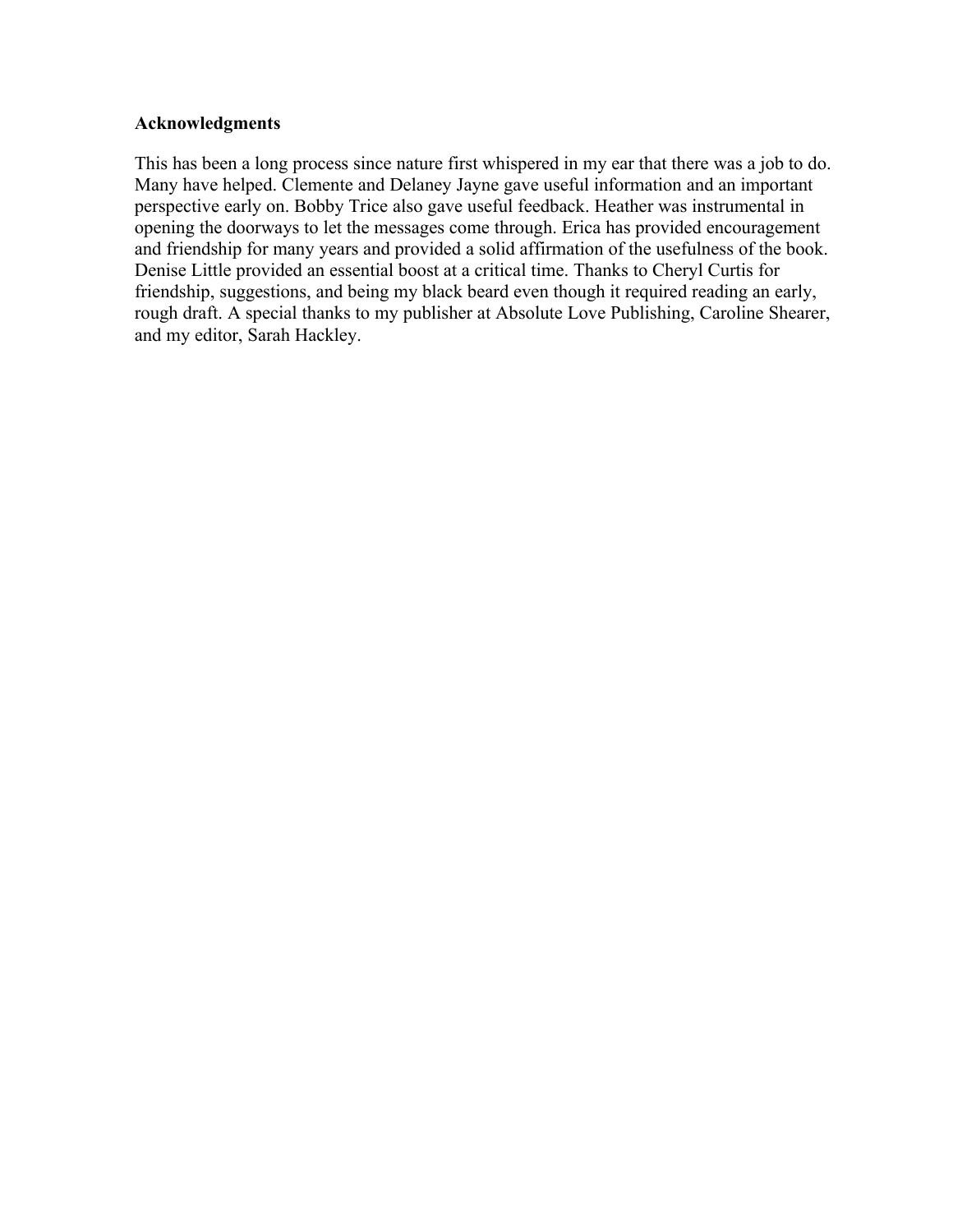### Pronunciation Guide

Belecha: Bell – a –**ha**(but with a little snot to the ha, like Bach) **Kiva: key**– va (rhymes with diva) **Techta: Tech**(ch sounds like the ck in Back) – ta; means "little toad" Kroledutz:  $Crow - la - D\bar{v}tz(u$  like goo) Pelcha:**Pel**– ha (with a ch sound like Bach); means "prairie dogs" Tinglen:**Ting**– len; Billy's name Pecheme: Peck – ĕ –may; James' name Heliotom:**He**– Lee – ă – tome; Tima's name Adima: $\check{a}$ – dim –  $\check{\alpha}$ Radelam: Rad – a –**lam**(like calm or bomb) Sodrol: So –**drawl**(roll the r a bit) Mealim:  $May - a - **lim**(with hints of a double e, like seem)$ Oloho: Ṓ –**low**– ho Arnalea: Ar – na –**lie**- ᾰ Atomasa: ᾰ – toe –**mᾰ**–sa Heyatoma: Hey – a –**tome**(like home) – ᾰ Eliaya: El – ee –**eye**– ya; means "beautiful patterns"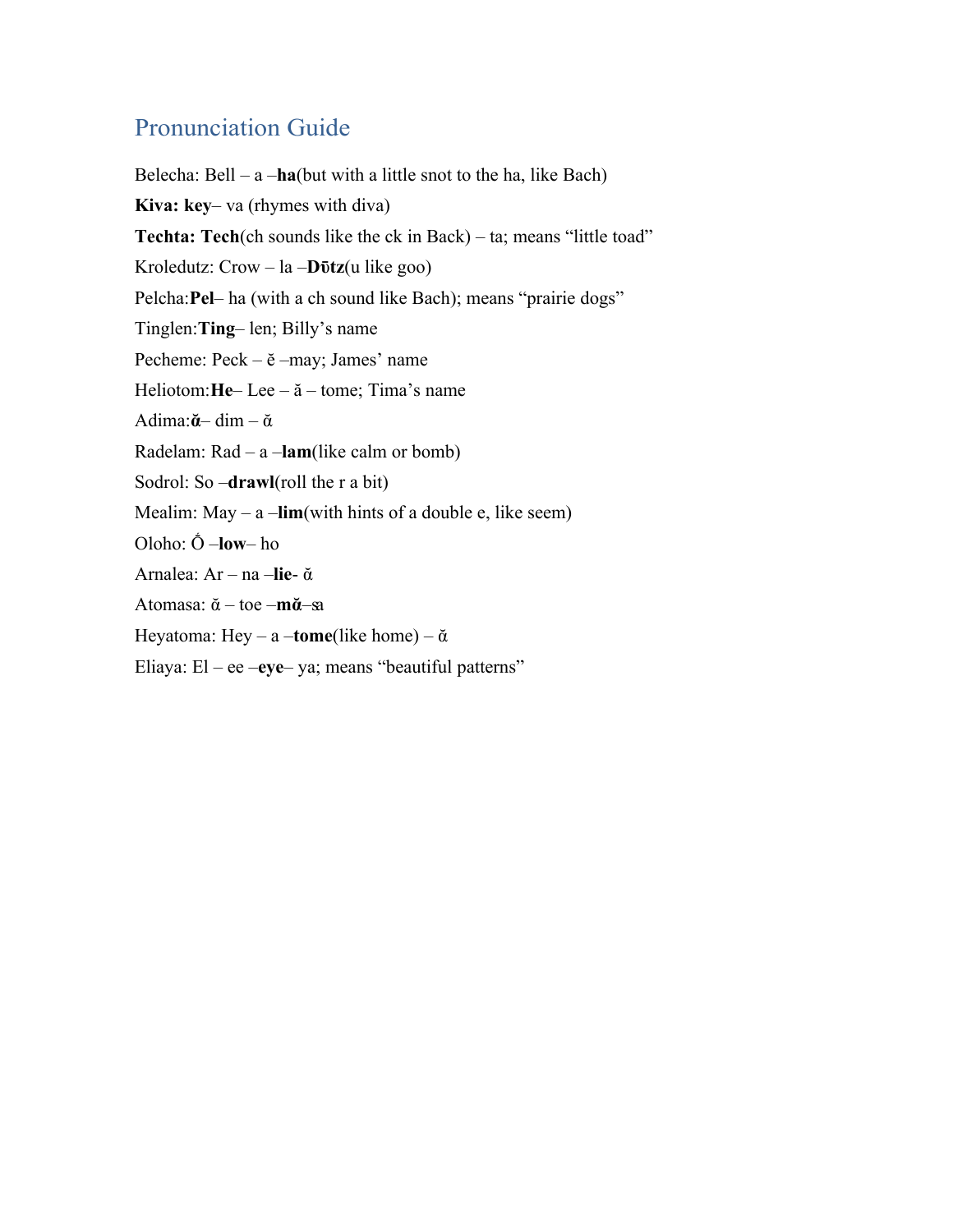## Chapter 1

The chill bit through Rory's jacket. At night, the desert air cooled quickly. He scowled and tossed another stone. "This sucks," he sighed.

Tonight was supposed to be special. After a childhood spent moving from one archaeological dig to another, Rory's family had finally settled down in one place. Rory finally had friends, real friends who he wouldn't have to leave before the next year started. Friends who didn't see him as just the short, stocky, weird kid who hated sports and had two dads. Friends who he could finally share his ritual with.

Rory looked around at the empty pit and shook his head. Camping by himself was not what he had in mind for an end-of-the-school-year party.

Sure, they had excuses. People who disappoint you always do. Billy was grounded ... again. Tima's mom was freaked about something … again. James bailed as soon as he heard Tima wasn't coming. Nothing new. End of 9th grade and all alone. Just like the end of every other grade. Different place … same story.

Why not bag it and go home? A snack. A real bed. It'd sure be more comfortable. He hesitated. The letter from his mom had come that afternoon.

It'd been nine years since Rory had seen her. Nine years since she'd gotten tired of hopping from dig to dig and country and country, making up stories with Rory while his dad spent the days excavating ruins with grad students. She'd left when he was five.

Months had passed since she had so much as called, and now, all of a sudden, she wanted a son. Rory wasn't buying it, but his dad said she might win in court. He was probably talking to the lawyer now, trying to stay calm, and figure out what to do.

*This is better than listening to all that*, thought Rory. *Even if I am alone.* He looked down into the pit. *At least the hole isn't too bad*. *Turned out pretty good, actually. Maybe the best one yet.*

Every year since his mother had left, whenever they got to a new dig, Rory would find the place he felt was right and start a hole. He didn't really know why he was digging, except that everyone else was digging and he wanted something of his own. As he grew, he got better at digging and planning, knowing how to make the right shape and get the sides nice and straight. That's when he developed the ritual.

The first night the hole was deeper than he was tall, he'd build a fire at the bottom and he'd spend the night. He'd watch the stars and the sunrise, and celebrate his accomplishment. The first time he did it, he was only seven. Dad had tried to talk him out of it, but he couldn't. The next morning, Rory had felt spectacular. He'd done it every year since except one – the year of jungle fever - when he and Dad got so sick they couldn't get out of bed for two weeks and couldn't do much for two more weeks after that. That was the year they had met Leon.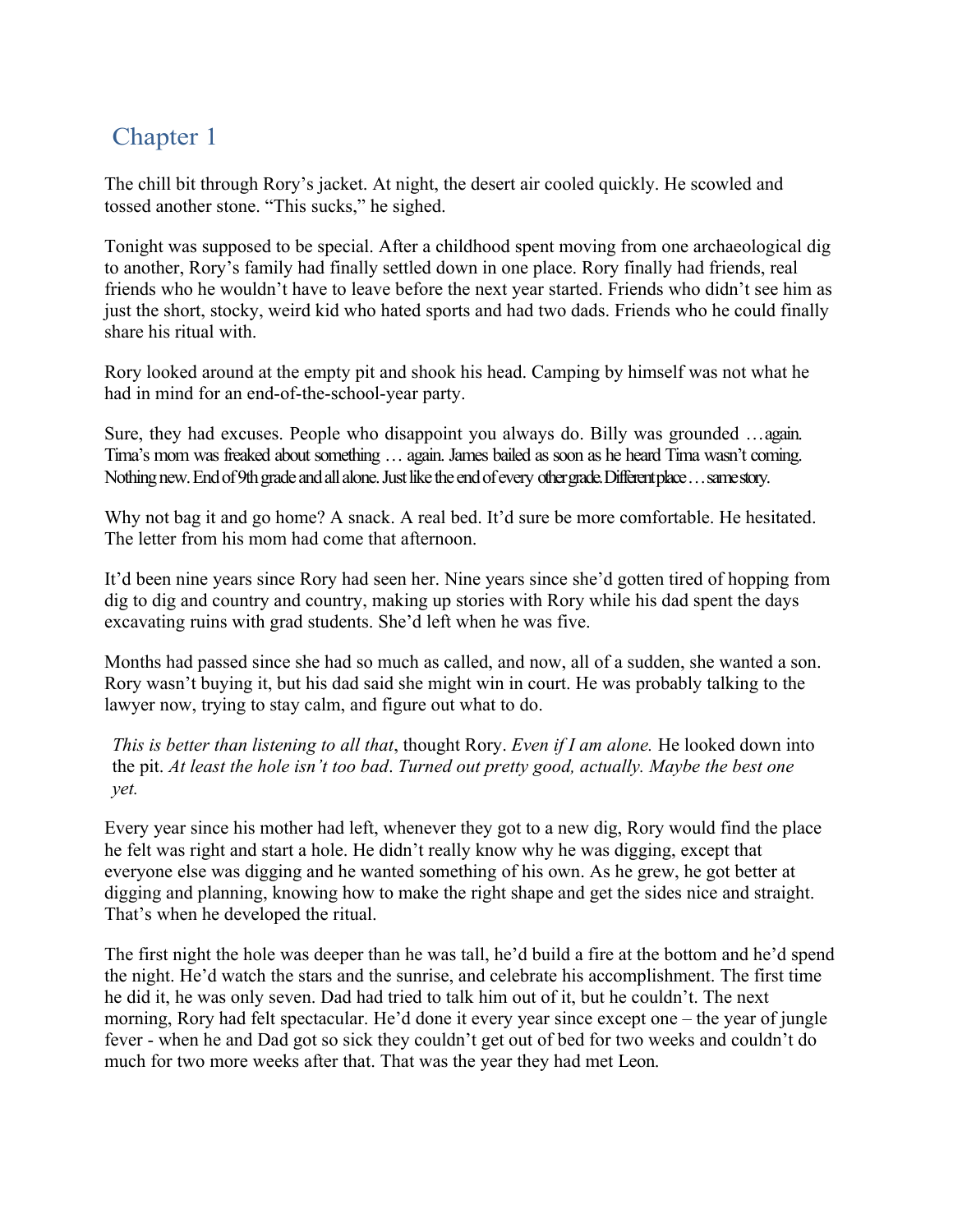Officially the camp cook, Leon had spent a month nursing Rory and his dad back to health. When they went back to the States, to the visiting professor job Dad always took as he wrote up his findings and planned the next expedition, Leon came along, moving not only into the house, but into Dad's room. It had taken Rory a while to get used to the idea of having two dads, but now it was just how things were. The only time Rory regretted living with his dad was at the beginning of the school year. Every year it was a new school, a whole school full of kids he didn't know, and every year he was the new kid trying to make new friends.

It wasn't easy. Until this year. This year, they weren't moving on again. The knowledge that he'd get to stick around for longer than a few months had set Rory's mind at ease, and he'd made friends much more quickly. This year, he still dug his hole, but this time it was in his country and he hadn't dug it alone.

And he wasn't supposed to be celebrating alone either, except they had all canceled.

Rory stared at the cracked screen of his phone. He had figured Billy would be in trouble. Billy was always in trouble, but he didn't think it would stop him. First day of school, when Rory was sitting out under some cottonwoods, cold and hungry, but not wanting to go inside to the cafeteria and deal with all the faces he didn't know, this short blond kid had come over, sat down with a grin, and tossed him half a burrito.

"Hey there," he'd said, his green eyes twinkling. "I figured, before everyone else warns you to stay away from the eeevil Billy Fuller, I'd come over and say hi. Have a burrito. I made it myself, and I'm a pretty good cook." Pausing for a moment, he'd added, "You really got two dads?"

Rory had sighed and looked back at Billy, hoping this wasn't some weird way to start a fight. The kid was smaller than him but wiry. He looked like he'd been in some scrapes, and could hold his own in a fight. Rory was a good fighter because he was strong, and he had a lot of experience winning fights, but he was sick of fighting. Still, he wasn't going to let some smartmouth kid talk bad about his dad and Leon.

"Yeah," said Rory, staring hard at Billy. "I got two dads. What of it? I'm thinking about getting a hamster, too, but I haven't decided. You got an opinion you want to share?"

Billy grinned. "Huh. Neat. So, do they both try to tell you what to do or can you play 'em against each other? That's what I'd do. The fathers I mean. I'd just ignore anything a hamster tells me to do." Still smiling, he shook his head. "If you listen to hamsters, it's all over for you, man." Then, he gestured with his half of the burrito to Rory's. "Eat. It ain't poison."

Rory shook his head. "Leon and my dad are like a tag team match. Can't play them off each other. No way. Believe me, I've tried. Big mistake." Looking closely at Billy, he added, "Why are you evil?"

Billy shrugged. "I ask too many questions. Plus, my ma is the town drunk … or at least one of 'em. I don't mind saying it, and I don't really mind when others say it, but I also don't mind saying what everyone else is too. Most people don't like that." He took a big bite of his burrito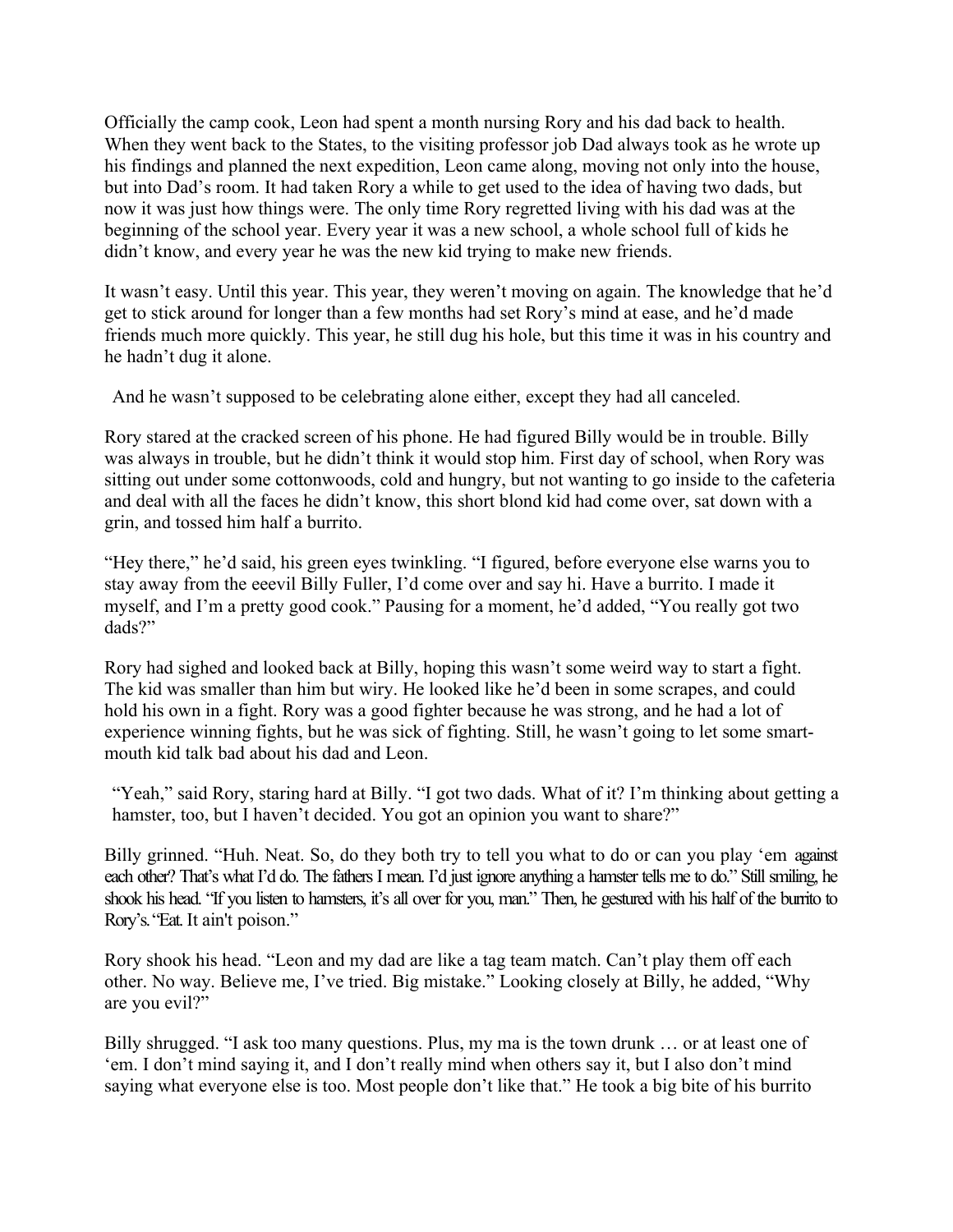and eyed Rory's. "Look: Are you gonna eat that burrito or not? I didn't spit in it. Promise. But if you're too delicate, hand it over. I'll eat it myself."

Rory grinned in spite of himself. He took a bite of the burrito and his eyes started to close. It was one of the best burritos he'd ever tasted and that was saying a lot, since Leon was a master in the kitchen. Rory chewed and swallowed. He opened his eyes and found Billy staring at him with a smile.

"Good. Right?"

Rory nodded. "Most definitely good."

Billy grinned. "The secret is the beans. I make my own beans." He lowered his voice and looked around, like he was divulging a state secret. "That's what gives it the special taste. The way I give the beans that flavor is I pre-fart them. You see, beans always give you the farts, so I figure, you eat some cabbage and chilies while you're cookin' the beans and that gives you the mucho gas. Then, every hour, I lift the lid and let a whole volley of farts loose on the beans. Gives 'em that perfect flavor."

Rory stared at Billy, a mouthful of burrito half eaten in his mouth, not sure whether to spit it out or bust up laughing. Billy finished his half, wiped his fingers on his jeans and lay back, looking at the sky. "I was thinking of selling them at the county fair. Don't know if I should call 'em

Billy's Butt Blasted Burritos or Fuller's Fart Fluffed Yummies. What do you think?" He sat up and stared at Rory with a completely serious look on his face, like Rory's answer would change the world.

Rory finished chewing, swallowed, and considered. "What about Burritos Especial? No need to bring your butt into the picture." He grinned. "And if you decided to put a graphic on the side … somehow, I don't think you'd increase sales by ..."

Billy raised an eyebrow. "You'll never know. Might be the purtiest butt around."

Rory shook his head, laughing. "Don't care. Not the connection you want to make to sell the product."

By that time, lunch was over and Rory had his first friend. Billy spent plenty of time at Rory's house. He wasn't that interested in Javier's archaeology, but when Leon was cooking, Billy was there helping. He also helped Rory do and finally understand math. Billy had a way of describing, then making him work the problems, that made it make sense. When Rory went up the hill to dig, Billy would help, constantly asking questions and making suggestions. Billy and Rory ate lunch together most days, usually sitting outside, Billy talking nonstop about other kids or teachers or whatever program he was currently obsessed with and Rory throwing in a quip every now and then. But now he wasn't here.

Rory stood on the lip of the hole and considered. Maybe he should just go back home and try this some other night. Tonight wasn't going to be what he had hoped for. It was going to be just him – like always. First night had always been special. He didn't want to be pissed off. That would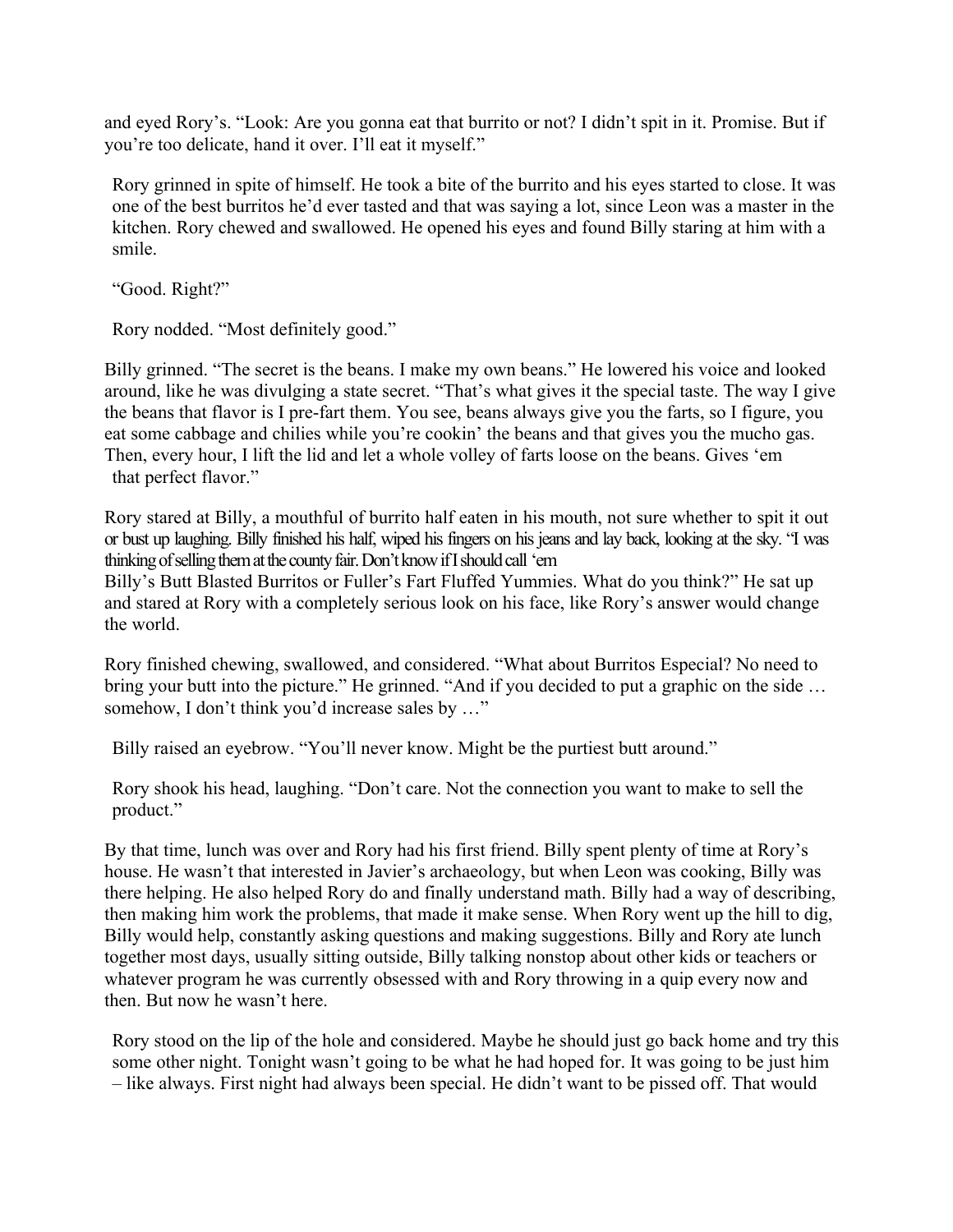ruin it. Then he thought again about what he had left at home. *Nah, this is better than dealing with that*, he thought.

Rory jumped down into the hole and lit the fire. It caught quickly and soon the pinion sap was bubbling, letting loose one of Rory's favorite smells. Inhaling with pleasure, he sat back against the rocky side of the hole and watched the smoke rise up toward the stars. Slowly, he started to relax. So what if no one came. This was good.

Rory looked again at their handiwork. The hole was deep and wide, with good, straight walls. He and his friends had dug and carried and hacked the hard earth for months, and now it was finished. Over seven feet across, nearly six feet deep, with a flat sand floor.

"I'll make a ladder with that lumber in the shed next week," he said. "Then it will be finished."

An owl hooted, scaring dinner out of hiding. Rory laid his head back against the hard packed dirt wall and closed his eyes.

"Arr iiiiieeeeeeee!!!" A dark form dropped down from above, a deep growl rising to a scream as it reared up, long arms reaching.

Rory's head jerked forward, then back, and slammed against the wall. "Oww!"

Then he saw his attacker. "Billy! You jerk!" Rory rubbed his head and glared. Billy

snorted. "Mess your pants, Compadre?"

"No, but I got a nice lump, butt head. How'd you get out? I thought you were grounded for life."

"Life wasn't all that long this time. Suzie called an hour ago. She got in trouble up in Denver and Mommy ran right out to save her baby from the evil police." He grinned. "Of course I promised to stay home and think about what I had done." Rory

cocked his head. "What did you do this time?"

Billy grinned. "Can't remember. Oh, wait. There was something about Ms. Horselick and a portrait in my math book."

"You missed one?"

"Front cover. I forgot to take the book jacket off. She did and …"

Rory hooted.

"She's gonna make me buy a new one. \$50!"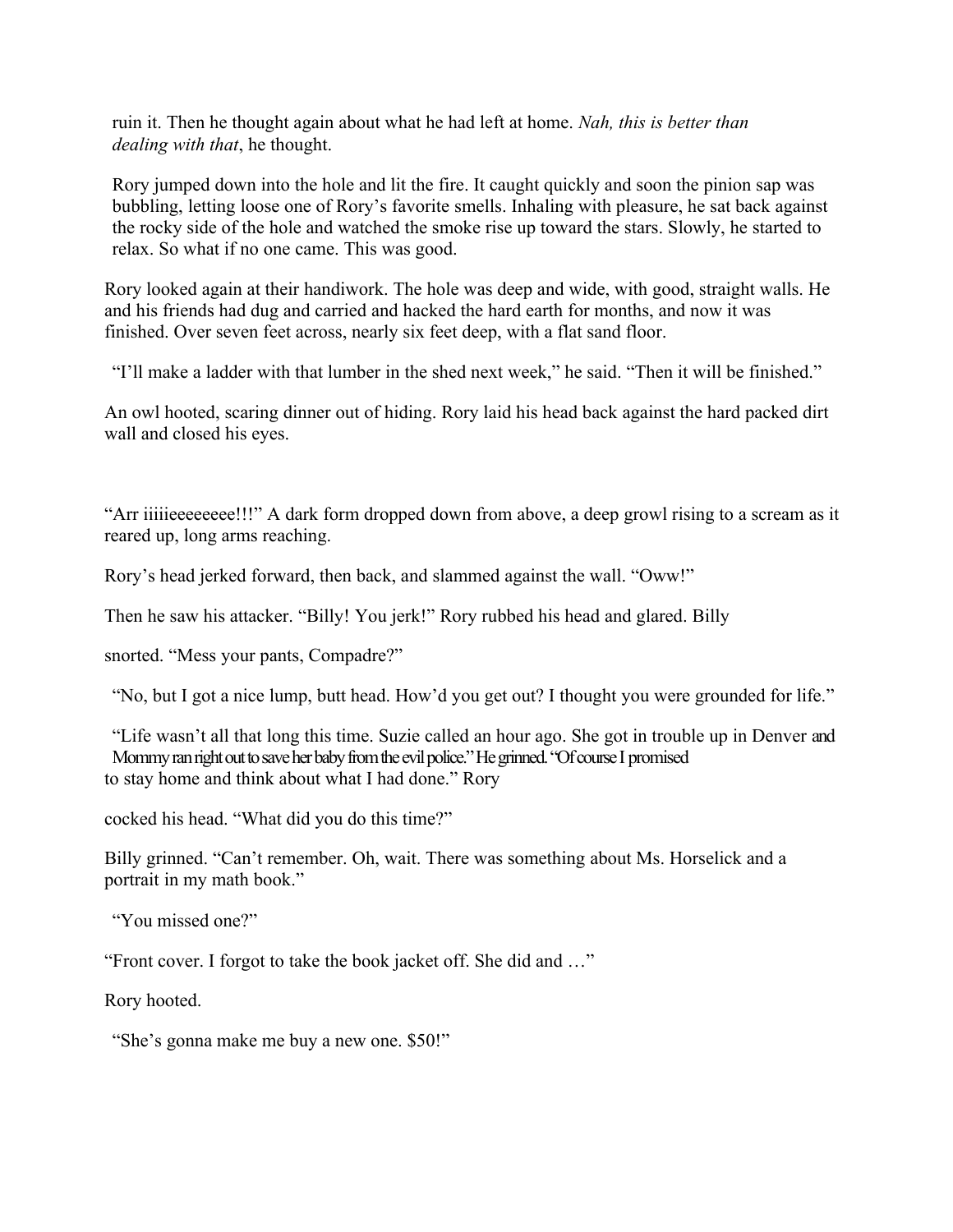From above them, a sharp voice barked, "You two wanna keep it down? I thought the plan was to enjoy the quiet of the desert. If I wanted to hear brainless boys babbling, I'd have stayed home and watched the news."

Rory and Billy looked up. Tima stared down at them, hands on her hips, her face holding back a twisted smile.

Tima had plunked herself down at the table next to Rory in history class during his first week at school. A good head taller than Rory, with beautiful, curly, black hair and a self-assured manner, she would have been intimidating were it not for her sparkling smile.

"You moved in down the block from me and my mom," she'd said. "I'm Tima." Then, she stuck out her hand. Rory wasn't used to talking right away and wasn't used to shaking hands with other kids, but Tima had a way of making anything she did seem like it was just the way things were done. So, he shook her hand.

"Tima?" he asked.

She nodded. "Short for Septima. Mom named me after Septima Clark."

Rory tilted his head, questioning.

Tima laughed and waved dismissively. "Look her up. She's the teacher, not me." Then she shot him a fiery look. "I mean it. I'll ask you again. You better have an answer." She smiled a slow grin, but Rory wasn't going to test whether she'd make good on her implied threat. He'd looked up Septima Poinsette Clark when he got home.

A couple of weeks after Rory had started to dig the hole, he looked up from swinging the pick to break up the gravel-studded earth and found Tima sitting on the growing pile of dirt.

"What are you doing, Rory?" she'd asked.

"Digging a hole," he replied, panting, glad to have a break. The pick was heavy, but it was the only thing that busted up the dirt into small enough chunks that he could haul it away.

Tima nodded and cocked her head. "What's a citizenship school?" No explanation, no expression, just the question hanging in the air.

Rory considered Tima, sitting so calmly on the growing pile of dirt and rocks. "What do I get if I know the answer?"

Tima cracked her knuckles. "Better to ask what happens if you don't."

Rory thought some more about whether or not Tima was someone he wanted as a friend, then nodded. "A school in the South that taught people how to teach other people how to read, write, and do math. They needed to do that because most Southern states had a literacy requirement to try to keep African Americans from voting. Septima Clark ran the education and teaching program that ran the citizenship schools." He winked, and then returned to slamming the pick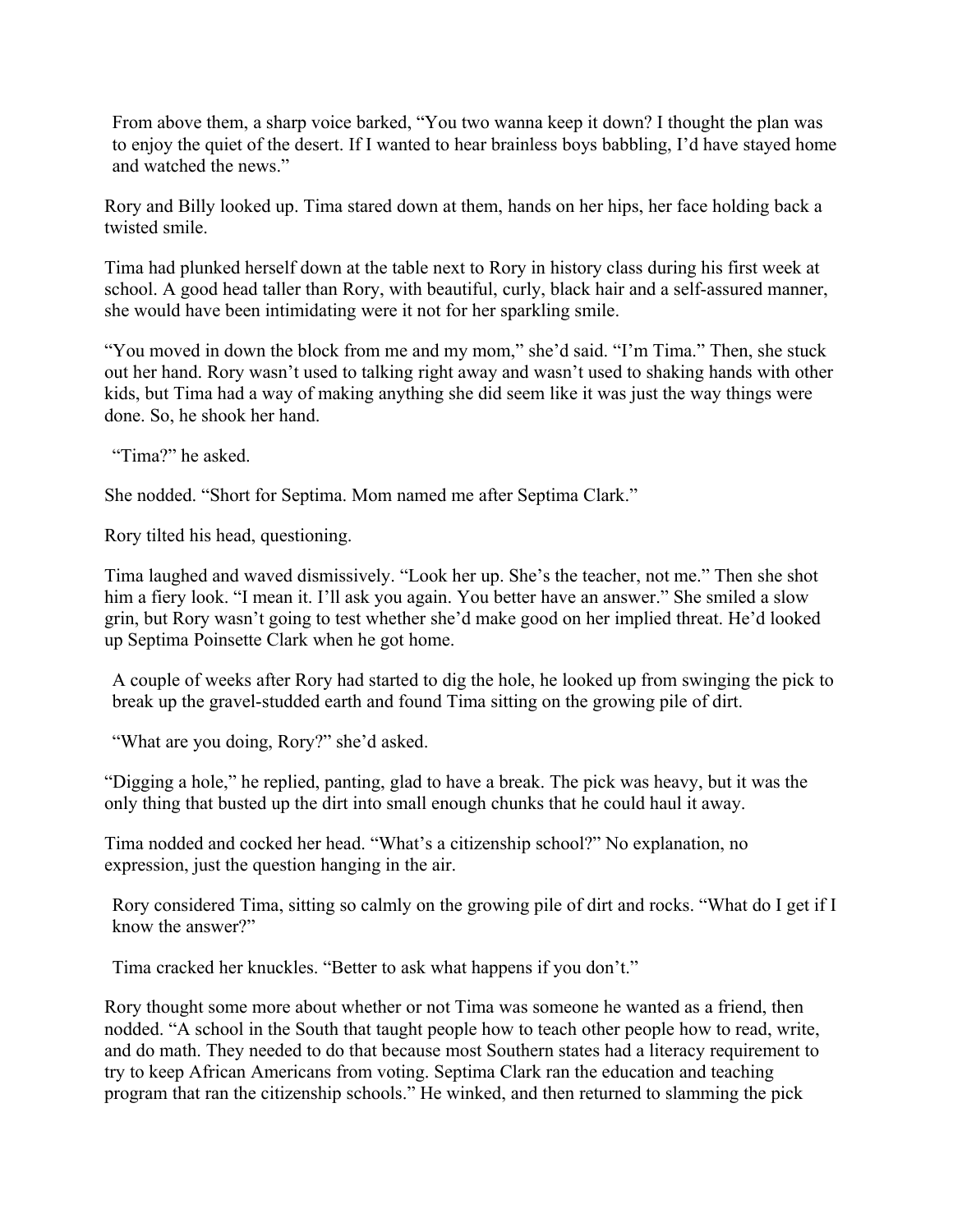into the ground and wrenching up big hunks of rock-studded earth. Tima simply stood up, picked up a shovel, and started shoveling dirt into the wheelbarrow.

They had worked together the rest of the day. From then on, Tima often came up the hill and pitched in. If Billy was there, they'd split up the tasks – Rory with the pick, Billy with the shovel, and Tima hauling dirt. Once the hole got too deep for the wheelbarrow, it went slower. They had to haul the dirt out with the bucket. One day, about a month later, when it was just Rory and Tima, and they were heading down the hill after an afternoon of digging, Tima turned to him.

"Rory?"

"Yeah?"

"Why are you digging a hole?"

Rory shook his head. "I don't know. It's just something I do."

Tima thought about that a moment and nodded her head. "Well, okay then." She kept walking.

"Okay what?" Rory asked.

Tima stopped and looked at him. "If that's good enough for you, it's good enough for me. See you tomorrow, Rory." Then she turned off toward her house.

Rory had stared after her, amazed that someone would help him day after day just because it mattered to him. He'd never had friends like that before.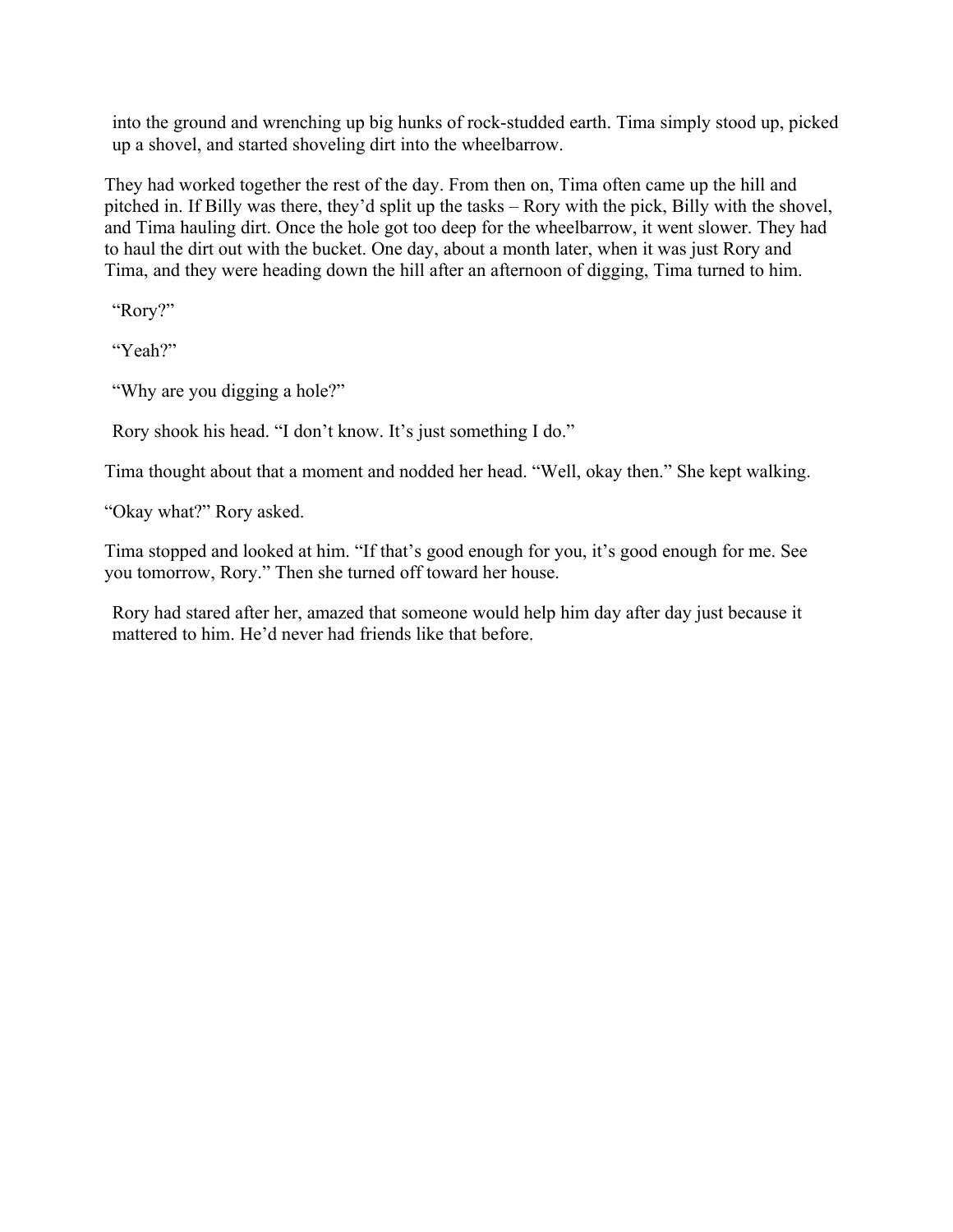## Chapter 2

Tima stood on the lip of the hole, looking back and forth from Billy to Rory. She scanned the desert around the hole, nodded to herself that no one was around and leapt with the poise of an athlete down in front of them. "What happened? I heard someone scream."

Billy nodded. "Yeah, some little girl saw a shadow and wet her pants. She ran home to change."

Tima punched him in the arm. "No girl screams like that. That was a widdle boy if I ever heard one. Seeing as you're here, I understand why. I nearly scream every time I catch your face fullon. You probably popped out and Rory didn't have a chance to look away. Lucky he's not blind."

Billy started to reply, but Tima held up her hand, pulled her phone out, and dialed. She spoke sharply. "James. Get dressed and get up the hill. We're all here. Yes, I know what time it is. It's time for you to get your buns in gear." She put her hand on her hip and tapped her foot against the packed sand while he responded. "James Nomura, you are not going back to sleep. If I don't see you walking out your back door before I count to 10, I'm coming to get you. And you know I will." James was still explaining why he couldn't come when Tima hung up and faced the two. "He says he'll be right up."

Rory couldn't help grinning. This was getting better and better. "But I thought you ..."

Tima brushed that away. "Mom's already asleep. She gets nervous. Then she gets over it. I left a note. It's all good." Tima's mom was a writer. "She just got trapped in a story. When she gets stuck, she gets depressed, and that makes her more stuck."

Tima didn't talk much about her mom's problems to anyone except James. Rory had asked her about it a couple of times, but Tima didn't want to get into details.

"No worries," she'd said. "It isn't like I'm burying it. I have a therapist I talk to. Mom has a therapist. I talk to James and his mom. I'm handling it. It is what it is."

"Besides," she'd added, wiggling her eyebrows, "Every family has something."

Rory had let it drop. He knew better than just about anyone how tiring it got to explain about families.

Tima and James were a pair – not boyfriend and girlfriend – but where there was one, the other was usually within easy reach. It was a funny match. James, with his glasses, lanky build, and orderly ways, was as quiet as Tima was loud. A third-generation farm boy, James was more comfortable with cows and herbs than people. Tima was an artist, and she painted wild swirls of color and texture on huge canvases, rocks, timbers, and nearly anything else that took her fancy. After the day's chores, Tima would usually go to James' house and they'd do homework together or sit and talk.

Tima had introduced Rory and James, but James hadn't done much digging on the hole. "Sorry, Rory," he'd said, even though Rory had never asked. "I spend all day digging, so coming up here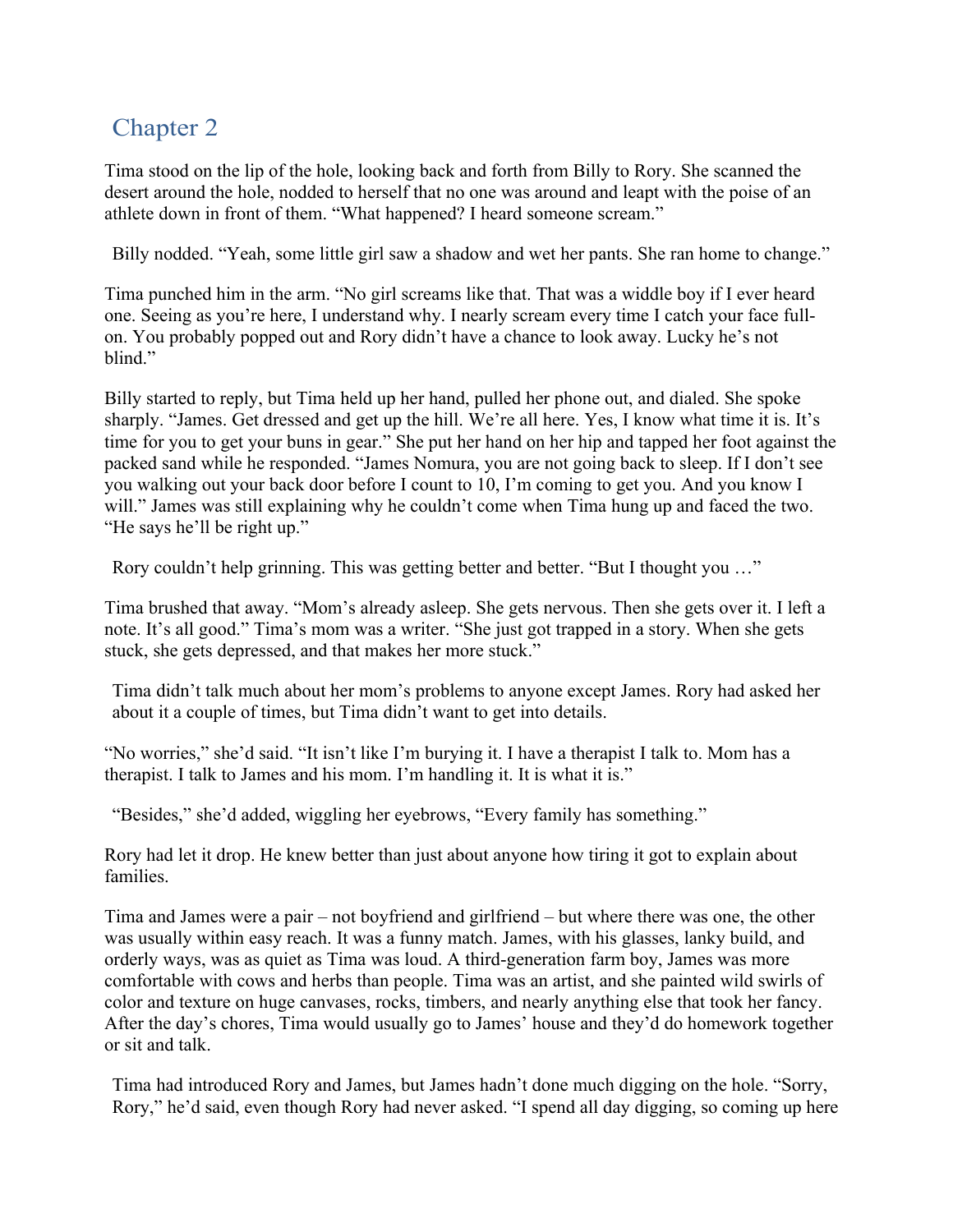in the afternoon to dig a hole … It just doesn't work for me. If you really like digging, though, feel free to come on down the hill. We're putting in a new field of peppers."

Rory had taken him at his word, and never expected to see him at the hole. One afternoon, though, after they'd started hauling the dirt out with the bucket, Rory had found James busy next to the hole with a tripod, a pulley, some rope, and a post-hole digger. Rory had already learned that James was a wait-and-see guy, so that's what Rory did.

Within the hour, they had a well-designed system for raising dirt by the bucketful and swinging it over to the growing hill of rock and dirt. James had tested it a couple of times, smiled, and nodded to Rory. "See you later. Time to irrigate the corn." Then he'd headed down the hill, waving without turning back around in response to Rory's surprised, "Hey, thanks!"

James had called to cancel a few minutes after Tima had called to say her mother was having one of her moods. Rory had known James would cancel. He was even more certain that even if James was asleep when Tima commanded, he would be heading up the hill toward them in 5 … 4 … 3 … 2 … 1 … BANG. They all heard James' back door slam and knew he was trudging up the hill to join them. Rory smiled. From all no-shows to everyone here in a just a few minutes.

How great was that? New Mexico was going to turn out all right after all.

Tima looked around and nodded. "Most excellent. Billy, pump up that fire. Look at you. Did you just wear that raggedy hoodie? You know it gets cold at night. Here – I figured as much." She threw a wild-colored, woolen thing at him, and Billy, who would have stepped aside and let the thing fall into the fire had it been anyone else, caught it and pulled it over his head without a single comment about how much it looked like it had been rolled in one of her paintings. With Tima, and only Tima, Billy minded.

Tima looked around. "Okay. Who's got eats?"

Rory pulled out his pack. "Leon cooked a bunch of stuff."

Tima grabbed and started pulling out goodies. "Look at all this! You and your dad must be scarfin' all the time."

Everyone dug in while the pinion sap in the logs popped and sent showers of sparks up toward the amazing spread of stars. James dropped down from the side, grumpy at first, but cheering up when he saw the spread of munchies.

"You called right after I finally went to bed," he said. "Dad got home late. There was almost a riot at the council meeting."

Billy perked up. "Really? I always thought those meetings were snooze fests. Anyone get punched?"

James shook his head. "Nah, Dad threatened to have the sheriff start giving tickets for disturbing the peace. \$50 a pop." James smiled. "Amazing how people shut up when talking costs them something."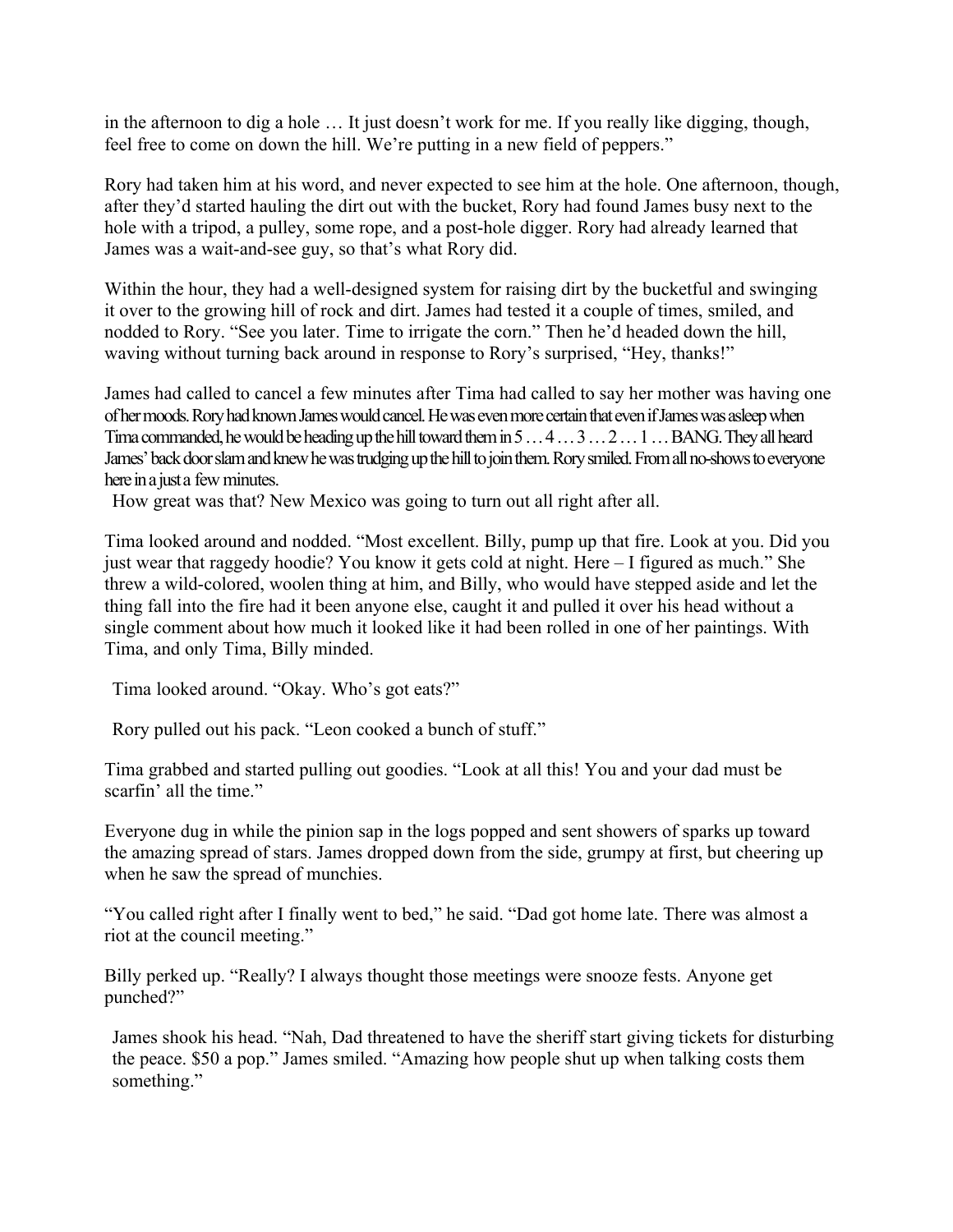Tima nodded. "What caused the fight?"

"Some guy named Cisco bought Rattlesnake Ranch and wants to change the zoning so he can build a kiddie park to lure tourists off the interstate."

"What's Rattlesnake Ranch?" asked Rory.

"It's that boarded up tourist trap on the edge of town," replied Tima. "It closed years ago." Turning to James, she asked, "Why does anyone care? Gets the place cleaned up."

James shrugged. "Outsiders, noise, competition. Plus the guy is an obvious sleaze – small time operator looking for a quick buck. Dad's sure he's up to something, but can't tell what. He's turning the whole thing over for a community vote. Said he wasn't going to have just the council decide<sup>"</sup>

Billy grinned. "Maybe we should go next meeting. I'd hate to miss a total meltdown."

Tima glared. "Government is not a wrestling match for your entertainment."

"Be more people participating if it was."

They all continued to munch and talk.

*This is everything I'd hoped for*, Rory thought, looking around at the hole, the fire, and his three friends. A smile started to spread across his face.

Just then, a grinding screech tore from the fire, and a wave of energy as powerful as a bomb slammed all four of the teenagers into the rocky wall. Almost as one, they turned and clawed at the dirt sides of the pit, instincts taking over with a primal desire to get to safety.

Rory turned his head back in horror and saw a thick, black cloud belch out of the fire and congeal like gelatin into the shape of a hideous creature. Ear-splitting shrieks tore from the flames. A heavy, burning stink of plastic, fear, and rot filled the space, making it difficult to breathe. The four desperately fought to find a way up, out, and away.

The smoke around the creature twisted into oily, arm-like clubs that whipped out and slammed them back to the ground. The thing loomed above, a churning tornado of fury, blocking out the stars. Terror and confusion washed over them. Rory felt the creature suck away his strength and his will.

Rory tried to turn his head, to look away from the vile sight, but he couldn't. His muscles wouldn't obey. His head throbbed. The inky, smoking thing wrapped tighter and tighter around his chest, around his throat. He tried to pull at it, but the smoky arms dissolved beneath his fingers, only to squeeze again as soon as his hands were through. He couldn't breathe. His mouth wrenched open to scream, but no sound escaped. Yet all around him the shrieks of the beast deafened him.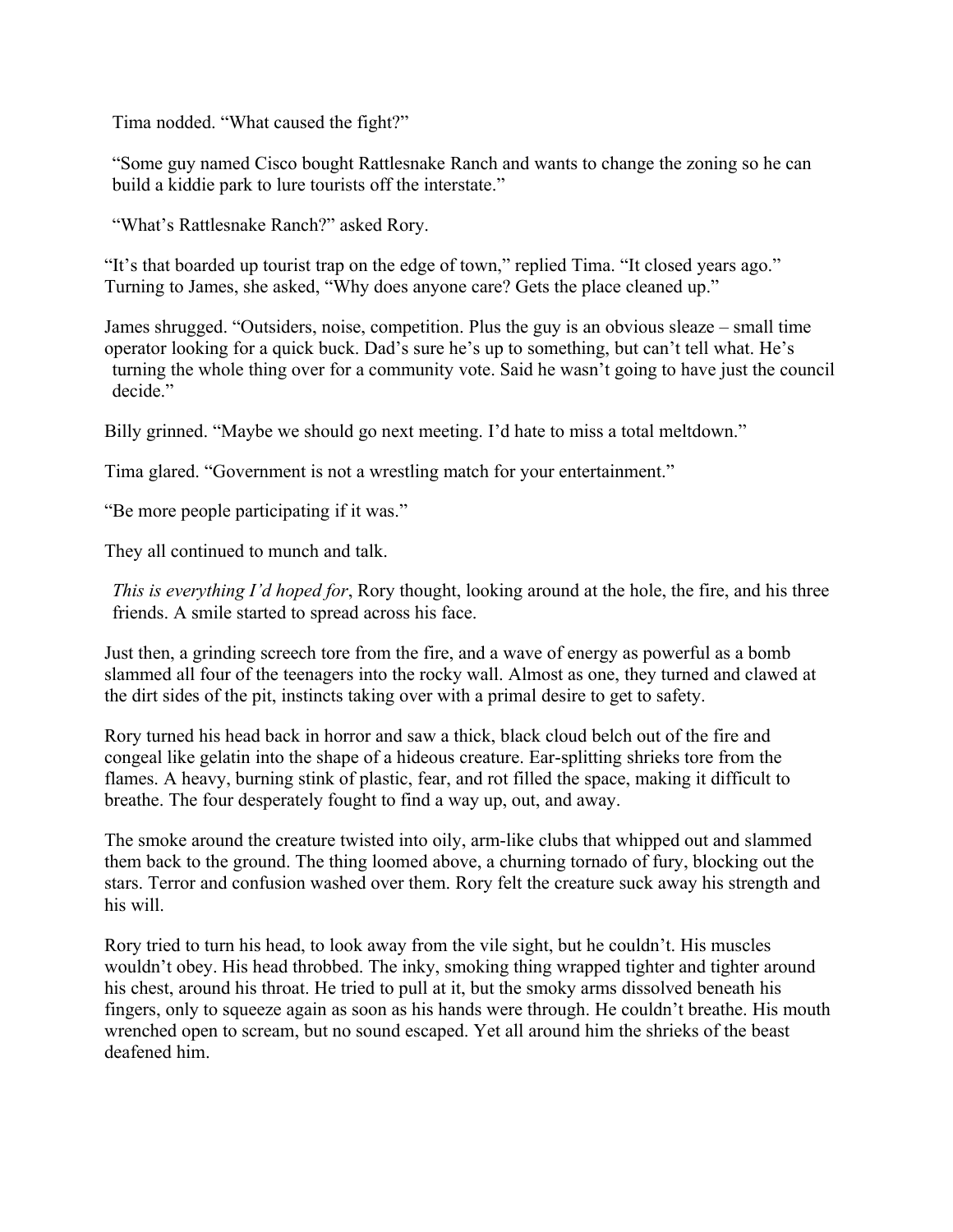*This can't be happening,*he thought. Not *possible. Home is just down the hill. Dad and Leon will hear the screaming. They'll come running. It can't be. It can't really be …*Rory couldn't breathe. Blood roared in his ears. This *is it,*he thought. Death *by … by what*?

He couldn't think any more. His lungs were begging for air. Black spots filled his vision. Beside him, grunts and moans from the others told him they too were getting crushed as the creature pulsed above them, roaring unintelligible threats and curses.

Red-hot pain shot through his chest. Tentacles sunk through his chest, grabbed his heart, and squeezed. Rory curled around the pain, gasping as the pain exploded. Can't *breathe. Pain. Darkness. Fading …*

A tremendous roar shook the ground. The next instant, a blinding flash of light and a burning wave of heat propelled the creature backward, blasting through it and tearing it apart. A nervetwisting scream split the air, slammed into Rory, overloaded his brain, and dropped him into sweet, black unconsciousness.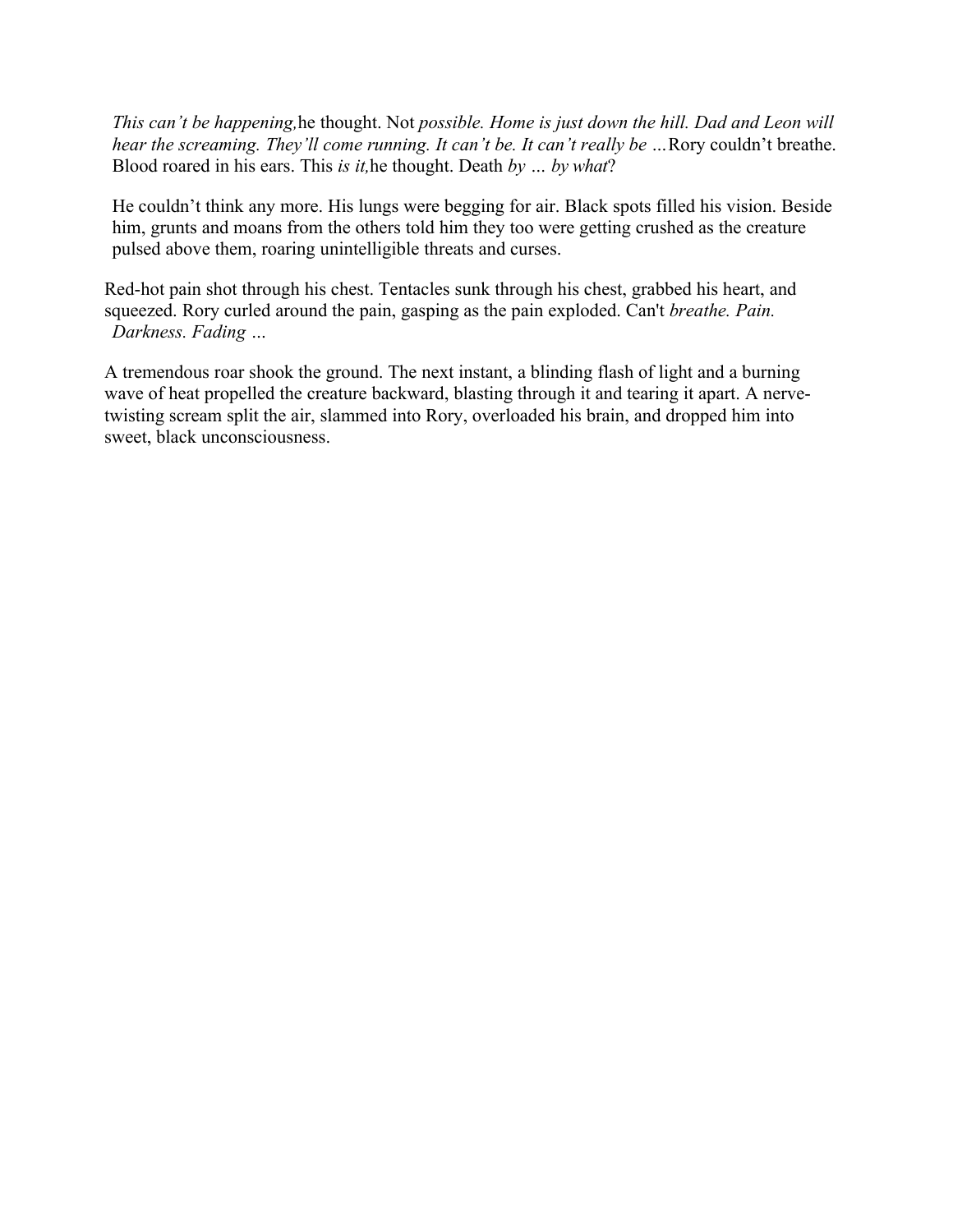### Chapter 3

When Rory opened his eyes, everything was quiet. He looked around, listening. Nothing unusual. He felt for a lump on the back of his head, where he had hit the ground. Nothing. Confused, he struggled to his feet and heard sound to his right.

Billy sat up, rubbing his neck. "What was that?"

Tima moaned. "I thought we were toast for sure. That thing wanted to wipe us out."

Everyone stared blankly, stunned for a moment. "Maybe there was some toxic spray on the wood," said James. "I smelled burning plastic. Where'd you get it, Rory?"

Rory glared at him. "You're kidding, right? That wasn't something on the wood. I don't know what it was, but it was alive and it tried to ..."

"Couldn't be," said James firmly. "It had to be some weird hallucination from the smoke." "And

we all had the same hallucination?" asked Billy. "What kind of hallucination squeezes the breath out of you? Get real, James. That thing was killing me. I don't know how we're still alive. No way we all just went night-night and had the same big, bad nightmare."

"It wasn't a dream." A voice spoke from the shadows.

They spun toward the sound, bits of sand flurrying at their feet. Billy reached over and grabbed a thick branch and held it out like a club, his wiry arms pulsing with adrenaline. Tima moved into a judo stance, ready, watching, and steady. They stood their ground, prepared to fight or try once more for the wall

"Calm down," said the voice. "I'm not the beast. I saved you."

An old man with large, dark eyes stepped out of the shadows and stopped in front of the fire, keeping his distance. He wore a loose leather shirt and leggings. His gray hair had hints of black and was pulled into two long braids. His wide mouth, corners turned up slightly, tried to hide a smile. A carved, square stone hung from a cord around his neck. He was the spitting image of Native Americans in school history books.

"Name's Belecha," he said. "Bell like ding dong and aha like a surprise, but put a little snot in it. Sorry about the attack. I didn't think they would sense you so soon. I also figured you'd be safe in your kiva."

All of Rory's attention fixed on the man and his wise, wrinkled face. It was like the rest of the world went out of focus. He couldn't see or even sense the others. Only he and Belecha, with his deep, almost infinite eyes, were there.

Rory shook his head to try to clear it. Didn't work. Instead, the world seemed to spin.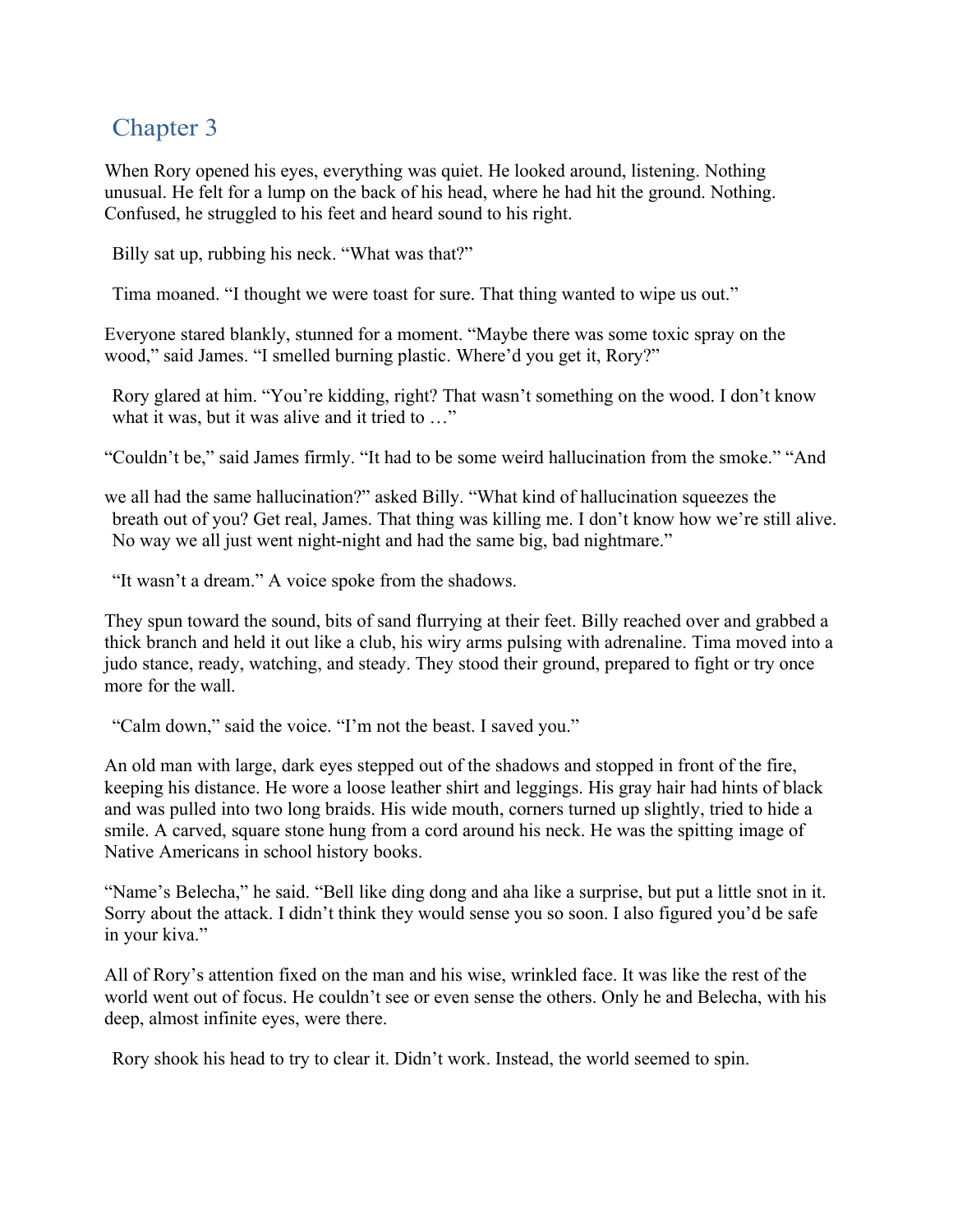In a gentle, but commanding voice, Belecha said to him, "You better sit down, Techta. You're about to fall and if I try to catch you, you'll get spooked. I let you fall, you'll bang your head. Either way you lose."

Knees losing their strength, Rory slid down until he was sitting on the hard ground. The rocky surface felt safe and secure. Very real, after too much weirdness. He looked up at the man who seemed friendly but carried himself with the confidence of a seasoned warrior.

"What was that thing? Why did it want to kill me? Who are you? What do you want?"

Belecha held up his hands, his long, thin fingers and pale palms standing out in the firelight. "One question at a time and not too much. Looks like you haven't decided whether to pee, puke, or pass out."

Rory took a breath. "Okay. What was that thing?"

"An energy sucker. We call 'em Kroledutz. They feed on the energy of living things and particularly like to munch on people. They usually just take a sip now and then. That way, they can keep feeding on a person for years."

"You call that sipping?" yelled Rory, pushing against the ground to stand.

Belecha made a calming gesture with his hand. "I said usually. You're a special case. You, it wanted to kill."

Rory felt panic rising. "Kill me? Why?"

Belecha shook his head. "Too much to explain now. Important thing is that I got it before it told the others where you are."

"Others!" Rory leapt up and headed for the side of the pit. "There are more? How many? Where do they come from?" He had to get home. Nice, safe, normal home.

Belecha touched his shoulder. "You'll never learn anything if you start shouting every time I tell you something."

Rory jerked away. "What! That ... that ... thing just about ripped my heart out of my chest! And there are more? And you think I should be calm! No way. I've got every reason …"

Belecha's body burst into a towering, glowing orb. Waves of energy washed over Rory like a blast of sun at mid-day. "HUSH!" The word shook the ground.

Rory hushed.

Belecha continued in a commanding roar. "Pup! You got too much to learn too fast and if you don't learn it and learn it good, you're gonna be toast … very messy toast. Most likely, you'll be dead meat in one, maybe two days. Maybe, just maybe, if you shut your mouth and open your ears and try to kick start that brain, you'll still be in one piece in a week."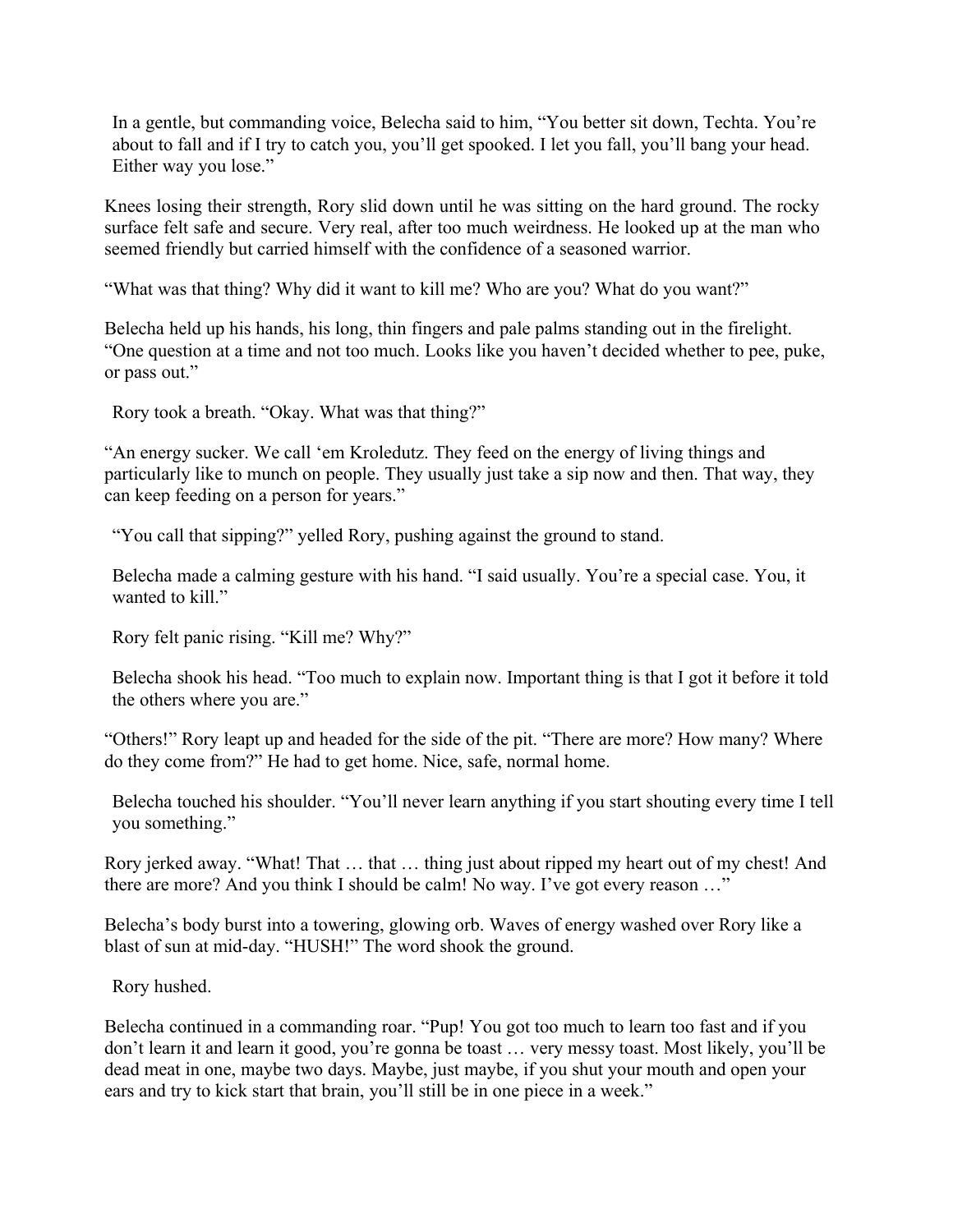Rory's mouth gaped. Belecha, shrinking toward normal size and shape, reached out with his long fingers and gently closed it.

Belecha nodded. "Better." He gestured toward the fire. "That was just a rover. Mostly Kroledutz hang out in packs – we call 'em nests. Most people on this planet can't see 'em, but they've been here since before humans were fighting over bananas. They've grown strong the last few thousand years, and now they're planning to take over. You and your friends are the last chance to stop them."

Rory protested. "Us? We can't fight something like that. Why don't you all leave us alone? I promise I won't say anything. None of us will. Just leave us alone!"

Belecha shook his head, sadness in his eyes, and placed a hand on Rory's shoulder. "It's up to you and only you. I know you don't believe me, but you chose this path. Now you have to try, because if you do not, it will be over before it begins. The Kroledutz won't rest until they have ripped you apart. They don't care if you fight. They'd be happier if you didn't – easier for them. They only want you dead. After you, they will feast on your friends. Finally, they will finish their destruction of everyone and everything on this planet. Ready for the worst news? You probably can't stop them. You are probably already dead, just waiting to fall. The only chance, and it's a small one, is if all four of you work together, learn very fast, don't die, and we all are very lucky."

Rory suddenly remembered James, Billy, and Tima. He broke his gaze from the old man and looked around. A glowing fog filled the hole. Through it, he could barely see the others frozen in place. Fear rising again, he looked back at Belecha, clenching his fists. "What did you do to them? Let them go!"

"I didn't do anything to them, Techta. You and I have stepped out of your world for this conversation. They are the same. Think of this as being between moments of time."

"That doesn't even make sense. How can you ..."

Belecha shook his head. "I'm not going to explain it now, Techta. It's been a long night for you, so let me stick to the essentials. There's a thing that needs doing, and you and only you can take the first step. Take that step and you might just survive. Might. You decide and the others will come, too. Either way, it's in your hands."

"What do you want me to do?"

"Tell the others. Make the choice. Then, you must state *your intention*. The rest will follow."

Rory looked at this mysterious old man with the impossible story and shook his head. "This is not turning out to be the evening I expected."

A grim smile tugged at Belecha's mouth, reaching the crinkles of his eyes. "Don't you like surprises?"

Rory shot him a look. "How come you know all this?"